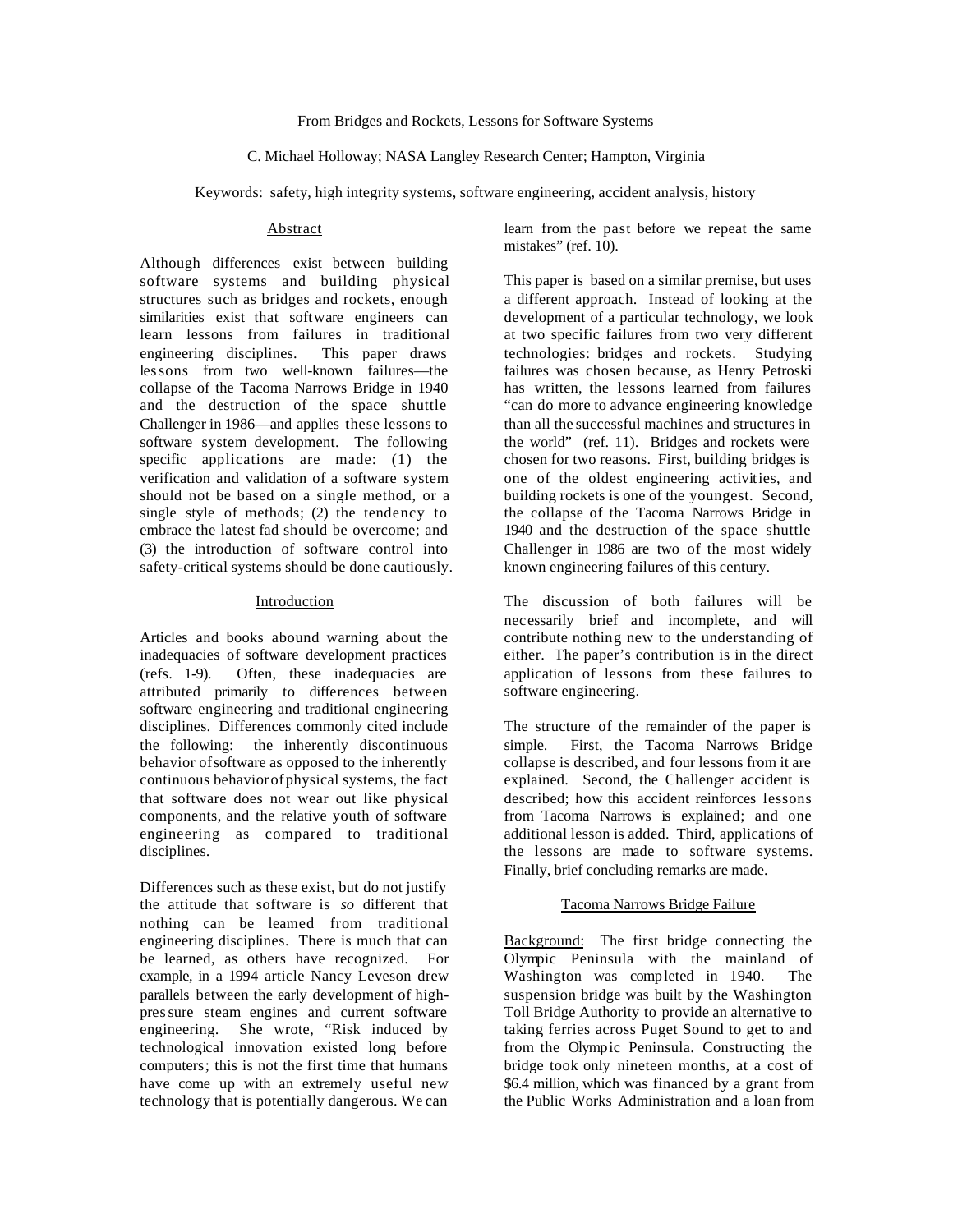the Reconstruction Finance Corporation. With a main span of 2800 feet, the bridge was the third longest suspension bridge in the world at that time. Only the George Washington Bridge in New York, and the Golden Gate Bridge in San Francisco were longer (ref. 12 is the source for the material in this section, unless otherwise noted).

The bridge was designed by Leon Moisseiff, who was one of the world's top authorities on bridge design. Moisseiff had been called in to design the bridge after the design proposed by the Washington Department of Highways was rejected as being too expensive. The Department's design called for 25-foot deep stiffening trusses on both sides of the roadway to protect the structure from the strong winds that blew in the Narrows. Projected construction costs were \$11 million.

Along with his partner Fred Lienhard, Moisseiff had developed a mathematical theory for calculating load and wind forces for suspension bridges. This theory, called deflection theory, was originally devised by the Austrian Josef Melan, but Moisseiff and Lienhard put it into practice. The underlying idea of the theory was that the "dead load of a suspension structure substantially moderates structural distortions under live load." (ref. 13) Using deflection theory, Moisseiff was able to justify stiffening the bridge with only eight-foot deep plate girders, instead of the 25-foot deep trusses proposed by the Department of Highways. This change was a substantial contributor to the difference in the projected costs of the designs.

Because the amount of traffic over the bridge was expected to be fairly light, the bridge had only two lanes. As a result, the bridge was only 39 feet wide. This was quite narrow, especially in relation to its length. With only the eight-foot deep plate girders providing additional depth, the bridge was also shallow. The resulting silhouette was thought to be both dramatic and graceful.

The narrow, shallow bridge was flexible, more flexible than any other existing suspension bridge. This flexibility was noticed by the builders during construction, and it was also noticed by drivers as soon as the bridge opened to toll-paying traffic on 1 July 1940. At times the bridge undulated so much that drivers would be unable to see cars in front of them as the pavement rose and fell. Some travelers were

reported to have even gotten "seasick" when crossing the bridge. The bridge quickly was nicknamed "Galloping Gertie". Traffic on the bridge in its first two weeks was twice what had been expected, perhaps because it attracted not only those who needed to make the crossing, but also the area's roller coaster aficionados.

To reduce the amplitude of the bridge's wave motion, various checking cables and devices were added to it, as they had been to other suspension bridges with greater than expected oscillations. Also, The Washington Toll Bridge Authority contracted with the engineering department at the University of Washington to study how to reduce the bridge's movements. Professor F. B. Farquharson led the investigation, which experimented with a scale model of the bridge in a wind tunnel. Farquharson and his students issued a report suggesting that the bridge could be stabilized by adding additional cables, attaching curved wind deflectors, and drilling holes in the girders to let wind pass through. Disaster struck before the recommendations in the report could be implemented (ref . 14).

The Accident: On 7 November 1940, the clamps holding one of the added checking cables slipped in a wind of about 40 miles per hour. When this happened Galloping Gertie began to move in a new way. Instead of just oscillating up and down as it had before, it started twisting about its centerline. The bridge was closed to traffic, and Professor Farquharson went to observe what was happening.

On the bridge was a logging truck (ref. 14), a car, its owner (a newspaper reporter), and his dog; the driver and passenger of the logging truck had escaped to safety. Farquharson joined the reporter on the heaving deck. Together they tried to get the dog out of the car. As the bridge's motion became increasingly violent, the two men gave up trying to rescue the dog. Instead, they concentrated on rescuing themselves.

The last few minutes of the bridge's demise was captured on film. The resulting footage has probably been seen by just about every engineering student in the last 50 years. On the film, Farquharson and the reporter can be seen trying to make their way to safety. The professor had an easier time of it, because he walked along the centerline of the bridge, which was nearly motionless. The reporter struggled along the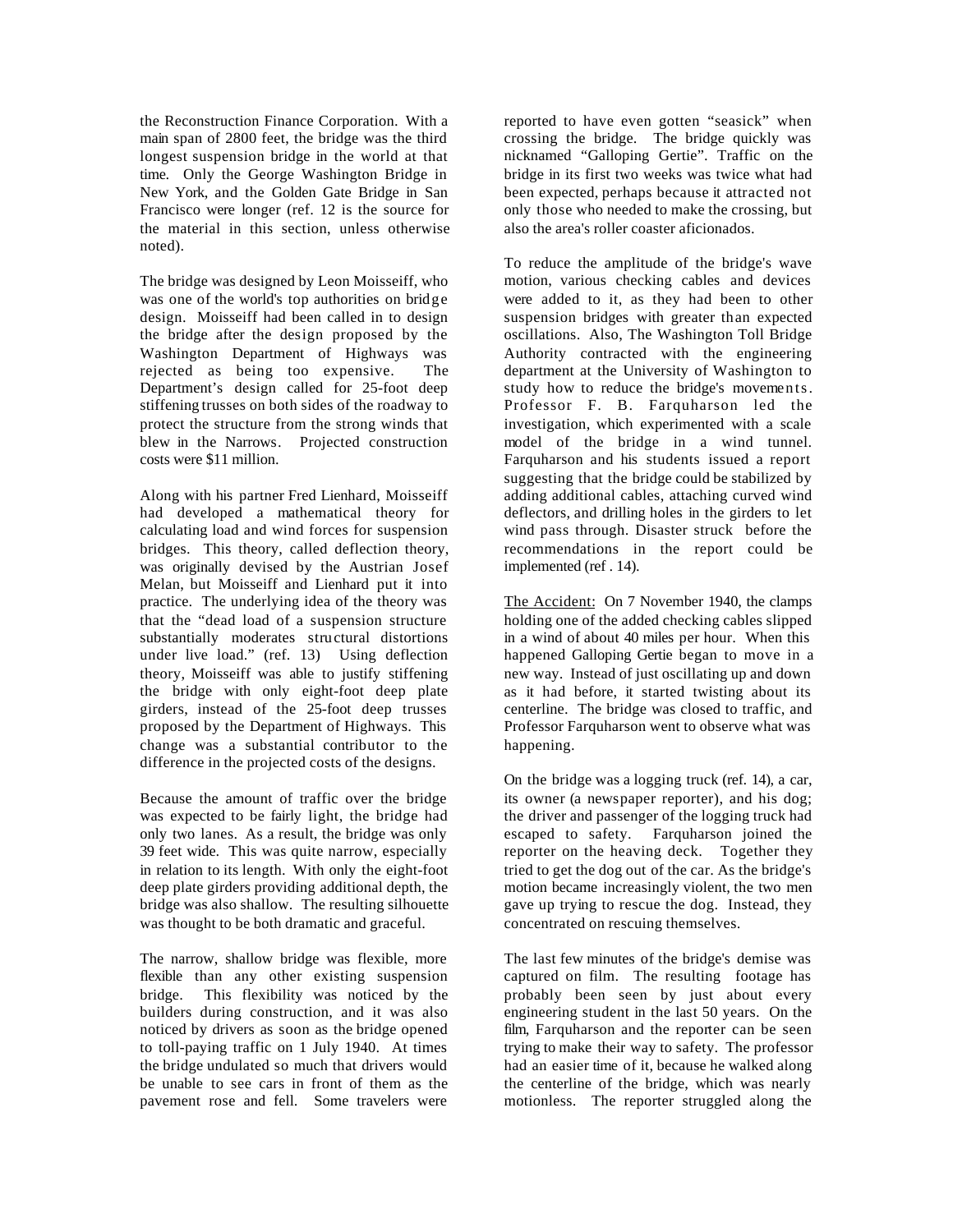edges of the roadway, which was heaving violently. Both made it; the only casualty of the eventual collapse was the dog.

When the amplitude of the undulations in the bridge reached twenty-five feet, the suspender ropes starting tearing, and the deck broke, sending the car and truck into the water. Within 30 minutes, the rest of the deck fell into Puget Sound, leaving only the towers remaining. These towers had been bent out of shape by the violent motion; they were dismantled before a replacement bridge was built.

Investigation: The Federal Works Agency appointed three engineers to investigate the failure: Theodore von Kármán, the director of the Daniel Guggenheim Aeronautical Laboratory at the California Institute of Technology; Glenn B. Woodruff, the engineer of design for the San Francisco-Oakland Bay Bridge; and Othmar Ammann, a world-renown bridge designer. They issued their report less than five months after the collapse occurred.

This report exonerated the bridge designers and engineers saying that "the Tacoma Narrows Bridge was well designed and built to resist safely all static forces, including wind, usually considered in the design of similar structures. … It was not realized that the aerodynamic forces which had proven disastrous in the past to much lighter and shorter flexible suspension bridges would affect a structure of such magnitude as the Tacoma Narrows Bridge" (ref. 15). That is, the engineers had followed the current state of the art. They had used the accepted techniques for taking wind effects into account. As mentioned earlier, these techniques had been developed by Moisseiff himself. It just so happened that these techniques turned out to be flawed.

The report did record, however, that one particular engineer had raised concerns about the design before the bridge was built. Theodore L. Condron was an advisory engineer for the Reconstruction Finance Corporation. His approval of the bridge design was a necessary part of the approval of the loan application to help finance construction. As he studied the plans, Condron became concerned about the narrow width of the bridge relative to the length of its main span. He developed a table (table 1) to compare the ratio of span to width in the proposed design to that of recently completed suspension bridges (ref. 15).

## Table 1 - Span to Width Ratios

| <b>Bridge</b>         | $Span({\rm ft})$ | Width(ft) | Ratio  |
|-----------------------|------------------|-----------|--------|
| Delaware River        | 1,750            | 89        | 1:19.7 |
| Ambassador            | 1,850            | 59.5      | 1:31.1 |
| Whitestone            | 2,300            | 74        | 1:31   |
| San Francisco Bay     | 2,300            | 66        | 1:35   |
| Geo. Washington       | 3,500            | 106       | 1:33   |
| Golden Gate           | 4,200            | 90        | 1:46.7 |
| <b>Tacoma Narrows</b> | 2,800            | 39        | 1:72   |

This table showed the proposed Tacoma Narrows bridge to be significantly more slender than any other existing suspension bridge. To Condron, this seemed to be going far beyond current experience.

Engineer Condron was sufficiently concerned that he continued to investigate. After hearing that the University of California at Berkeley had conducted some tests on models of suspension bridges, he visited with Professor R. E. Davis in Berkeley. According to Condron, Professor Davis "felt reasonably confident that the lateral deflections of the Tacoma Narrows Bridge as designed and determined by Mr. Moisseiff would be in no way objectionable to users of the bridge" (ref. 15).

Condron found additional support for deflection theory in the written discussion that accompanied the article in which Mois s eiff and Lienhard published their theory. The discussion cited the University of California studies as confirming the accuracy of deflection theory. One discussant went so far as to say that Moisseiff and Liendard's analysis was sufficient "to silence all arguments for unnecessary floor widths" (ref. 16). What was lacking in this discussion and in the Berkeley tests, and what would eventually lead to the downfall of deflection theory at Tacoma Narrows, was the recognition that accounting for lateral deflections alone was not enough: vertical deflections mattered, too.

Because he was the only one who seemed to have doubts about the bridge design, and because the deflection theory of Moisseiff and Lienhard had widespread support among bridge engineers, Condron ultimately acquiesced. He wrote in his final report: "In view of Mr. Moiseiff's recognized ability and reputation, and the many expressions of approval … of his methods of analyses of stresses and deflections in the designs of long span suspension bridges, … I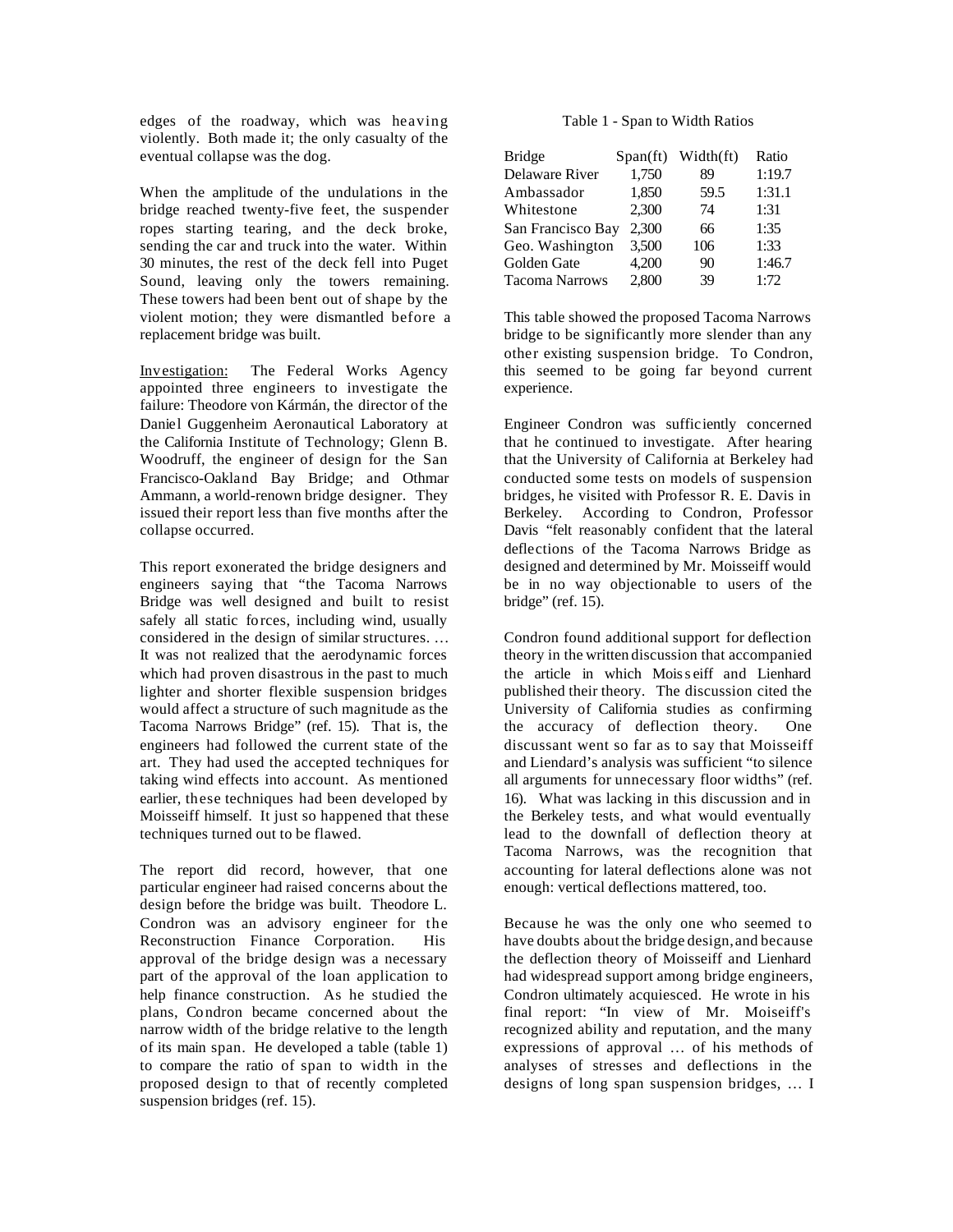feel we may rely upon his own determination of stresses and deflections" (ref. 15).

His support was not unqualified, however. In his final report he also recommended considering widening the bridge to 52 feet. Had this been done, the width-to-span ratio would have been 1:53.8. The bridge would still have been the narrowest in existence, but less radically so than it turned out to be. According to Petroski (ref. 12), "had Condron's recommendation been followed, it is very possible that the Tacoma Narrows Bridge would have been stiffened enough that, even had it exhibited some degree of flexibility in the wind, that might have been within tolerable limits and thus subsequently correctable, as it was to be in other contemporary bridges."

As we know, Condron's recommendation was not followed, and the bridge collapsed. Some time was to pass before the actual cause of the collapse would be determined (the report from Ammann, Woodruff, and von Kármán left the matter vague). The details of the cause are not important for this paper. What is important is to realize that the theory on which the bridge was designed was flawed because it did not take into account everything that needed to be taken into account. In particular, the dynamic effects of wind load on the bridge were ignored. Reliance on the flawed theory was a significant contributor to the failure.

Relevant Lessons: Some of the lessons of the Tacoma Narrows failure are specific to suspension bridge building. One such lesson, for example, was the need for aerodynamic testing; this testing became a standard procedure in suspension bridge structural analysis in every bridge built afterwards. In addition to such specific lessons, there are at least four lessons with application beyond bridge building. These lessons are explained in the rest of this section.

Lesson 1: Relying heavily on theory, without adequate confirming data, is unwise.

At the time of the design of the Tacoma Narrows Bridge, Moisseiff and most other bridge engineers believed that the accuracy of deflection theory had been adequately confirmed. As mentioned earlier, the results of tests on scale models at the University of California had shown close agreement with the theory's predictions for lateral deflections. Also, several bridges had

been designed using the theory, and they were still standing.

As Theodore Condron had suspected, neither the scale model tests, nor the existing bridges truly provided adequate confirming data. The scale model tests were inadequate confirmation because they did not produce any data about vertical deflections. The existing bridges were inadequate confirmation because none of them were nearly as narrow and shallow as the Tacoma Narrows Bridge.

The first real test of the accuracy of deflection theory occurred above the waters of the Puget Sound. When this test failed, the inaccuracy of the theory became apparent. Over time, problems occurred in other bridges that had been designed using deflection theory. Many of them were eventually modified to employ additional means of stiffening.

Lesson 2: Going well beyond existing experience is unwise.

Although many previous suspension bridges had been built, including two with longer spans, the Tacoma Narrows Bridge was unique. As table 1 showed, the span to width ratio of the bridge was 54% greater than that of any contemporary bridge. The Tacoma Narrows Bridge was not a simple extrapolation from existing experience; it was a radical departure from that experience.

Even with deflection theory seeming to justify such a departure, the most prudent action would have been to make small, incremental steps in narrowing bridge deck widths. This seems especially true when one realizes that the bridge with the next biggest span to width ratio, the Golden Gate Bridge, was at that time showing far greater flexibility than had been calculated. Theodore Condron seems to have been one of the few engineers of the time who had learned this lesson. His advice to widen the bridge to 52 feet was a prudent, incremental step.

Lesson 3: In studying existing experience, more than just the recent past should be included.

The University of Washington's Professor Farquharson continued to study suspension bridges after escaping from Galloping Gertie. In a 1949 report, he gave a historical review of the dynamic behavior of suspension bridges (ref. 17). In this review, he listed ten suspension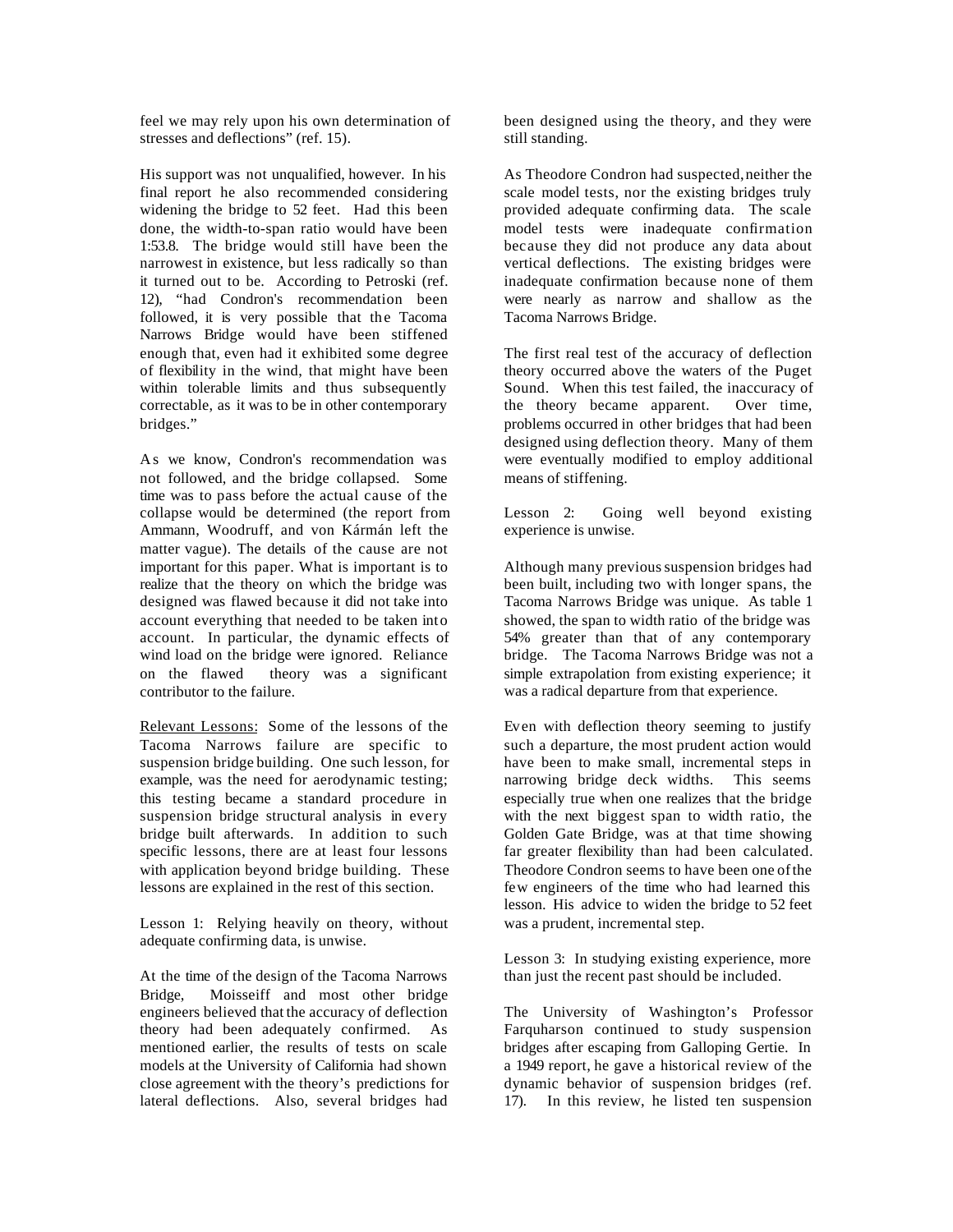bridges that were destroyed by wind between 1818 and 1889; nine of these occurred before 1865. He wrote that the failure of the Tacoma Narrows Bridge "came as such a shock to the engineering profession that it is surprising to most to learn that failure under the action of the wind was not without precedent" (ref. 18).

Had Moisseiff and other engineers of his time been aware of this history, and if they had studied the works and writings of such engineers as John Roebling (the designer of the Brooklyn Bridge), they might have been less inclined to dismiss the dynamic effects of wind in the way that they did.

Lesson 4: When safety is concerned, misgivings on the part of competent engineers should be given strong consideration, even if the engineers can not fully substantiate these misgivings.

No one can deny that Theodore Condron's misgivings about the Tacoma Narrows Bridge turned out to be correct, despite his own admission that he could not prove that the design was faulty. As the Challenger accident discussion will show, this was not an isolated case.

## Challenger Accident

The discussion of this accident will be briefer than that of the Tacoma Narrows Bridge collapse. In particular, details of the causes of the accident will be discussed only in the context of the relevant lessons. Unless otherwise indicated, the factual information in this section is based on references 19 and 20.

Background: Challenger was one of four vehicles that made up the National Aeronautics and Space Administration's (NASA's) space shuttle fleet; the other three were named Columbia, Discovery, and Atlantis. Before the accident, these four vehicles had flown to space a total of twenty-four times, with Challenger flying the most (nine times) and Atlantis the least (two times).

The basic configuration of all four vehicles was the same. As shown in figure 1, three main components make up the shuttle system: the Orbiter, which houses the crew and payload, and includes the three main engines and the orbital maneuvering system; the External Tank, which holds fuel for the main engines; and two Solid

Rocket Boosters (SRBs), which provide about 80% of the thrust for launch. The Solid Rocket Boosters are jettisoned about 2 minutes after liftoff; they are recovered and reused. These Boosters are composed of several sections joined together; one of these joints is labeled in the figure. The External Tank is jettisoned about 8.5 minutes after liftoff; it is not reused.



Figure 1 - Space Shuttle Configuration

The Accident: On 28 January 1986, Challenger was scheduled to make its tenth flight into space. The mission had several objectives. These included deploying a Tracking and Data Relay Satellite to support communication with the shuttle and other spacecraft, and deploying the Spartan-Halley satellite, which was designed to study Halley's comet. The part of the mission that made it the subject of more publicity than most previous shuttle missions was that it carried the first "Teacher-in-Space." New Hampshire schoolteacher Christa McAuliffe was part of the crew. She was scheduled to broadcast a series of lessons to school children across the country during the planned seven day flight.

The launch had originally been scheduled for January 22. Various delays caused successive postponements, until finally Challenger lifted off at 11:38 a.m. on January 28. To spectators watching the launch in person or on TV, everything appeared to be normal. The appearance of a normal flight continued until about 73 seconds after liftoff, when a fireball appeared and the single column of flame and white smoke split into a Y shape, and the orbiter itself seemed to disappear. For nearly an hour afterwards, debris fell into the Atlantic Ocean about 20 miles from the launch site. All seven crew members (commander Francis Scobee; pilot Michael Smith; mission specialists Ellison Onizuka, Ronald McNair, and Judith Resnick;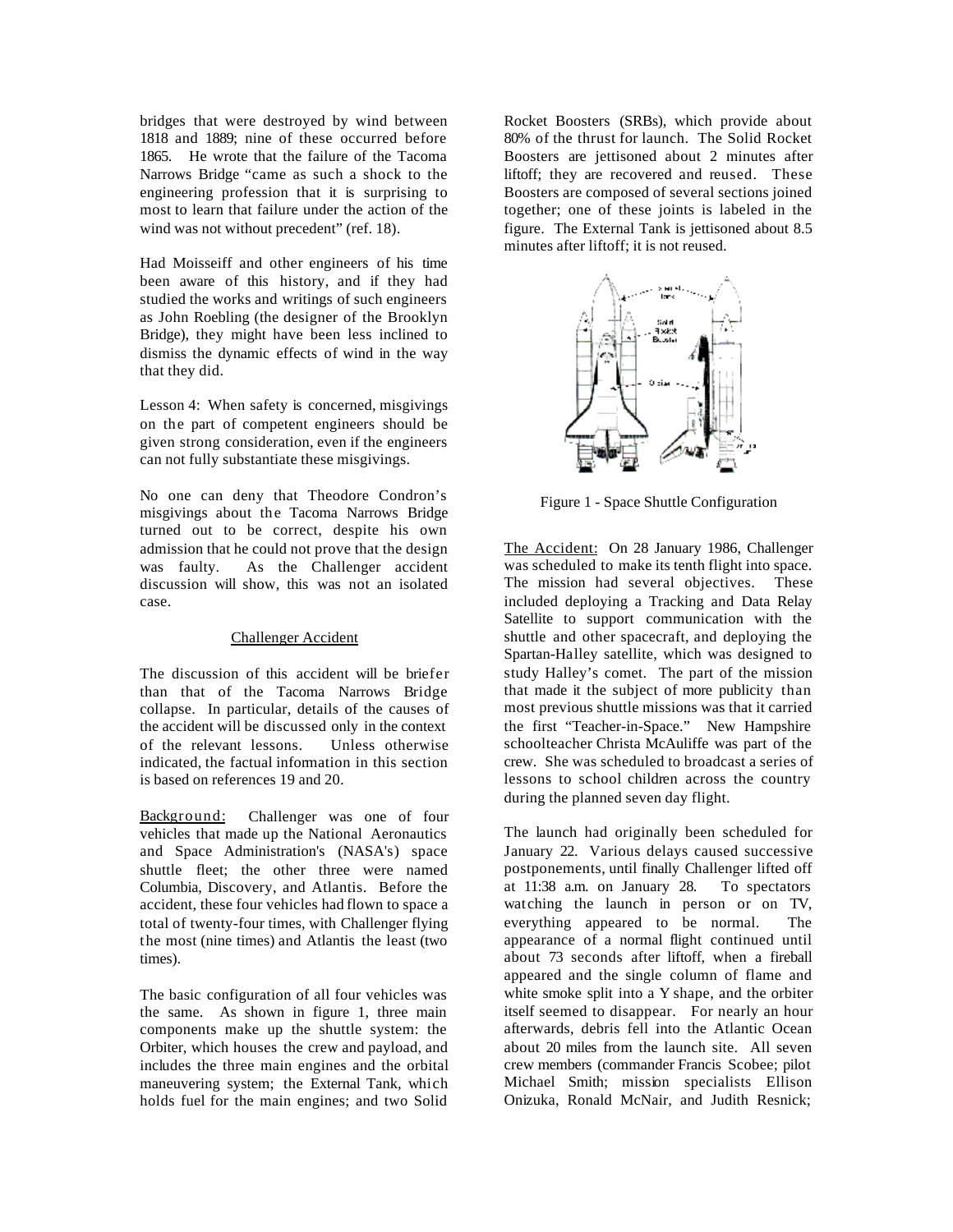and payload specialists Gregory Jarvis and Christa McAuliffe) died in the accident.

Investigation: A few days after the disaster, President Ronald Reagan established a Presidential Commission to investigate the accident, and charged it with delivering a report to him within 180 days. Former Secretary of State William B. Rogers was appointed as chair of the Commission.

The Commission released their report in June 1986. The Commission "*concluded that the cause of the Challenger accident was the failure of the pressure seal in the aft field joint of the right Solid Rocket Motor.* The failure was due to a faulty design unacceptably sensitive to a number of factors. These factors were the effects of temperature, physical dimensions, the character of materials, the effects of reusability, processing, and the reaction of the joint to dynamic loading." The Commission also concluded, "the decision to launch the Challenger was flawed" (ref. 19, italics in original).

Reinforced Lessons: Three of the four lessons mentioned previously are reinforced by the Challenger accident. One is reinforced by the history of the design of the joint that failed; the other two are reinforced by the events leading up to the decision to launch.

Recall that the second lesson from the Tacoma Narrows Bridge was this: going well beyond existing experience is unwise. At a quick glance, it appears that the designers of the SRB field joints heeded this lesson.

In 1973, NASA Administrator James Fletcher announced that Thiokol Inc. (later to become Morton-Thiokol Inc.) had been selected to design and build the solid fuel rocket motor for the shuttle. In an effort to ensure reliability, while at the same time reducing costs, Thiokol based the design of their segmented booster on that of the Air Force's Titan III rocket. This rocket, which was built by United Technologies, was generally considered as one of the most reliable rockets ever built.

Like the Titan III, Thiokol's design for the field joints had a tang on the rim of one segment slipping into a clevis on the rim of another segment, with the two segments fastened together by pins. While the Titan III had a single

O-ring in each joint to seal the joint against the high pressure from the propellant burning inside the booster, Thiokol used two O-rings in the SRB joints (ref. 21). So, Thiokol appeared to be cautiously building on existing experience.

Figure 2 shows an outline of the Titan III and SRB joints next to one another.



Although this figure does not show all the differences between the joints, it does show an important one: in the Titan III joint, the clevis points downward, but in the SRB joint it points upward. Other differences included the following: to accommodate the second O-ring, the SRB tang was longer than the Titan's, making it more susceptible to bending under combustion pressure; on the Titan the insulation of the segments fit tightly together, while on the SRB they did not and putty filled the gaps; a single Titan rocket was used only once, but the SRB segments were intended to be reused; and the combustion pressure within the booster was significantly less for the Titan than for the shuttle (ref. 21).

When the details of the joints are compared, it becomes clear that the design was actually just as much a departure from existing experience as the Tacoma Narrows Bridge had been. The resulting failure of the joint reinforces lesson 2.

Lesson 3 (in studying existing experience, more than just the recent past should be included) is also reinforced by the Challenger disaster. In retrospect, it is not difficult to see parallels between some attitudes within the shuttle program before Challenger and some attitudes within the Apollo program before the Apollo 1 fire. The attitude of great confidence in accomplishments and the concern about meeting the planned schedules are especially apparent. Finally, the Challenger accident also strongly reinforces the fourth lesson: when safety is concerned, misgivings on the part of competent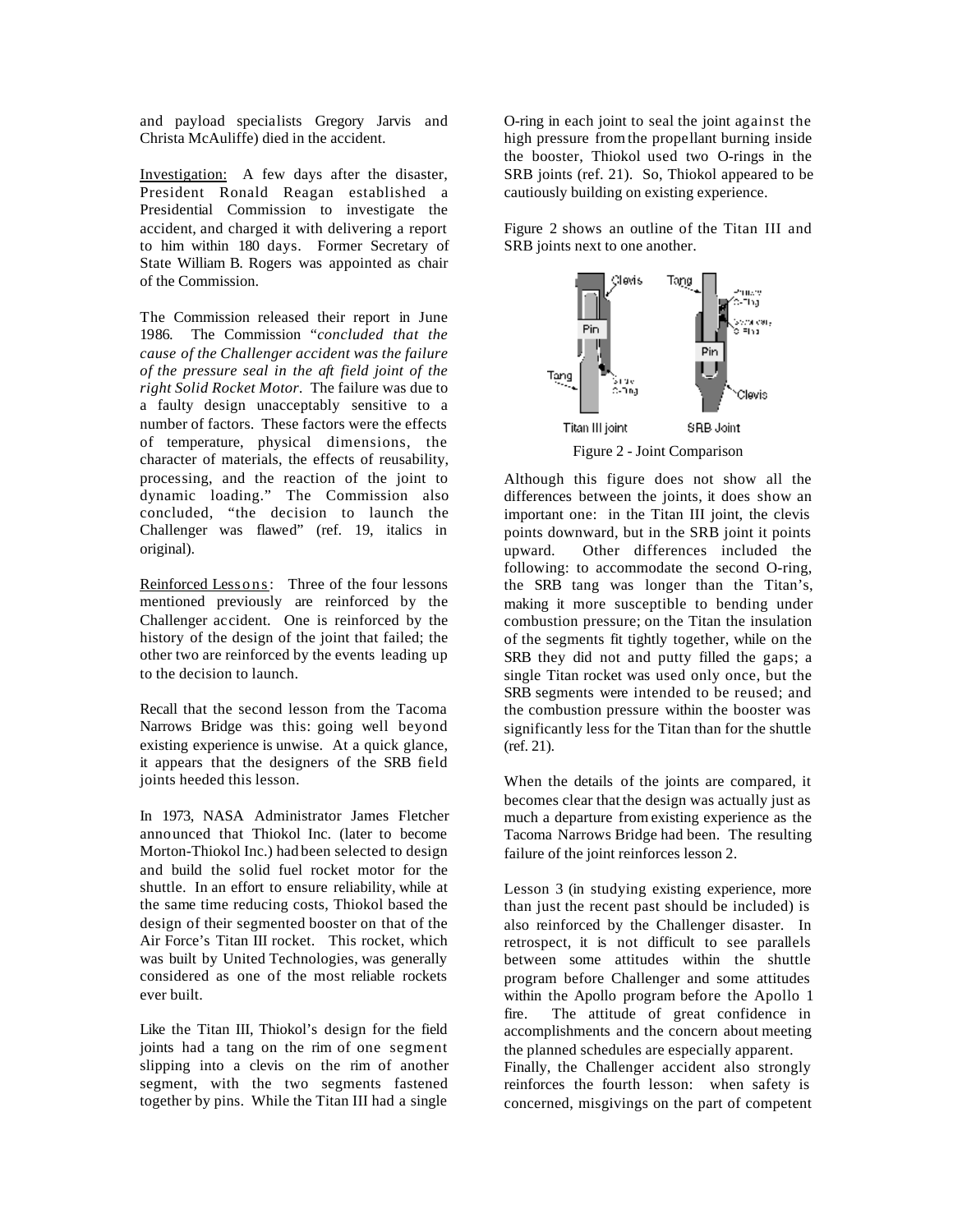engineers should be given strong consideration, even if the engineers can not fully substantiate these misgivings. Probably everyone who knows anything about the accident knows that on the night before the launch several engineers at Morton-Thiokol argued against launching the next day. In a teleconference with the NASA officials responsible for the SRBs, Thiokol initially recommended against launching until the temperature was above that of the previous coldest launch. After conversations with NASA representatives, and a private caucus among the Thiokol managers and engineers, Thiokol changed their position and recommended launch.

Although other factors may have played a role, one important reason Thiokol managers ended up recommending launch is that their engineers were not able to *prove* by the available data and theories that the launch would be unsafe. The existing data showed that the worst case to date of damage to an O-ring had occurred at the lowest temperature in which a launch had occurred. But the data also showed that the next worst case occurred at a temperature that was one of the highest of all the launches, and that test firings at low temperatures had shown no Oring damage. The accepted theory at the time also predicted that an O-ring could sustain damage three times worse than any previously experienced and still seal a joint.

Given an equal burden of proof on those who favored launch and those who opposed launch, the decision to launch, although shown by events to have been wrong, was not unreasonable (ref. 22). As lesson 4 implies, the burden of proof ought not to be equal.

A New Lesson: There is at least one more lesson that the Challenger disaster teaches. This lesson is essentially the mirror image of lesson one.

Lesson 5: Relying heavily on data, without an adequate explanatory theory, is unwise.

Many different aspects of the history of the SRB joints could be used to illustrate this lesson, but only one will be discussed here. The booster joints were originally designed with the expectation that the propellant pressure at ignition would cause the inner flanges of the tang and clevis to bend towards each other. This, in turn, would increase the compression on the Orings and further ensure that they sealed the joint. In 1977 Thiokol conducted a hydroburst test to assess the strength of the steel case segments. In this test a segment of the booster was filled with oil and put in a chamber. Instruments were attached to a leak check port on a joint to measure the pressure between the two O-rings. The oil was pressurized to about 1.5 times the expected pressure at ignition. The test showed that the steel case was strong enough, but it also showed something completely unexpected. In the first few milliseconds after ignition, the inner flanges of the tang and clevis moved away from each other, thus reducing, not increasing the compression on the O-rings (ref. 21). Figure 3 (ref. 23) illustrates this phenomenon, which was called joint rotation. Notice how the sides of the booster bulge outward, and the joints themselves open up (the effects are exaggerated in the figure so that they can be seen).



Figure 3 - Joint Rotation (exaggerated)

A 1978 static test firing of a full booster confirmed the existence of joint rotation. Engineers at both Thiokol and NASA were concerned. The two groups disagreed on the actual size of the gap caused by joint rotation. NASA engineers believed the gap was potentially large enough to cause the secondary O-ring to be unable to seal in the event of the primary O-ring failing late in the ignition cycle. The history of the interaction between the two groups is complicated, and not important for this paper. What is important is that eventually both groups were satisfied by the data from various tests and seven static motor firings that the Orings would seal the joints (ref. 22).

The data convinced them, but no one had a good understanding of exactly why the joints behaved differently than the design predicted they would. The engineers relied on the data without an adequate explanatory theory about why the data was what it was. No such theory ever was developed before the accident (ref 22). Just as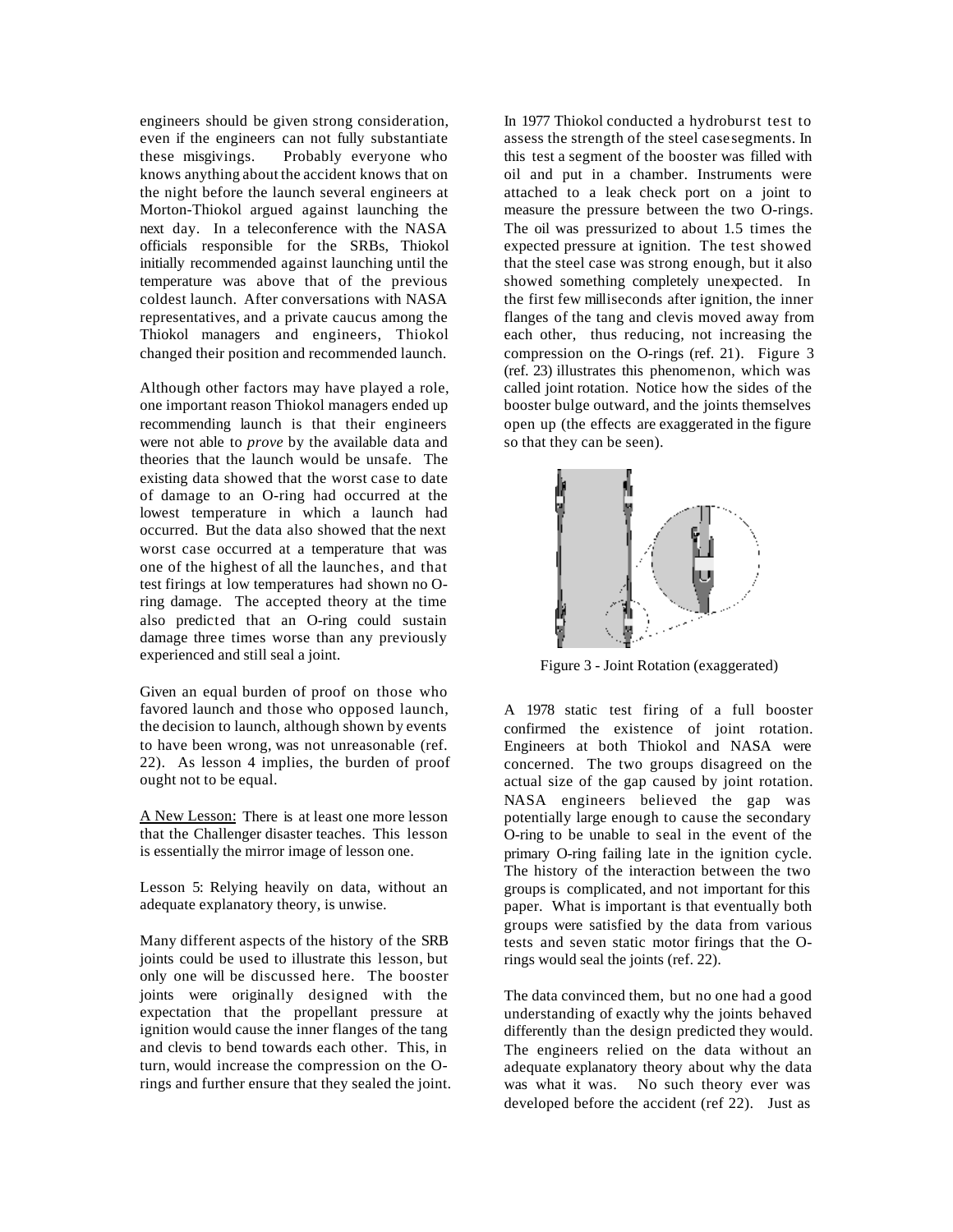relying on theory without sufficient confirming data contributed to the Tacoma Narrows collapse, so too did relying on data with an explanatory theory contribute to the Challenger accident.

# Applications to Building Software Systems

Many applications of the five lessons we have just seen can be made to software system development. Only three will be given here.

Application 1: The verification and validation of a software system should not be based on a single method, or a single style of methods. This application is based on a combination of lesson one (relying heavily on theory, without adequate confirming data, is unwise) and its converse, lesson five (relying heavily on data, without an adequate explanatory theory, is unwise).

In the verification and validation of a particular system, this application suggests that neither testing nor analytic techniques should be trusted alone. Testing by itself cannot guarantee the correctness or safety of a system; analytic techniques such as formal modeling are also needed. But, formal modeling should not be used by itself either. No matter how well constructed a formal model may be, rigorous testing of the actual system is still important, especially for validating the accuracy of the assumptions made by the formal model.

Too often, especially at conferences and in the published literature, supporters of testing expend many words showing the limitations of formal methods and supporters of formal methods expend many words showing the limitations of testing. Every testing method has limitations; every formal method has limitations, too. Testers and formalists should be cooperating friends, not competing foes.

Application 2: The tendency to embrace the latest fad should be overcome. Lesson three (in studying existing experience, more than just the recent past should be included) provides the foundation for this application.

Although few software engineers or managers would explicitly claim to be embracing the latest fad, a study of the history of the software discipline shows that it has been characterized by fad-ism.

Famous fads from the past include structured programming, high-level programming languages, artificial intelligence (AI), program verification, and computer-aided software engineering (CASE) tools. Each of these was, at one time, touted by vocal supporters as the solution to the "software crisis." Each of these has contributed in some way to improvements in software. For some, such as structured programming and high-level programming languages, the contributions have been significant, but none of these has come close to delivering the benefits claimed by zealous proponents.

Although Fred Brooks warned over a decade ago against expecting any one particular approach to solve the problems of software development (ref. 24), fad-ism continues unabated. Enthusiasm for object-oriented design and process maturity models remains strong. When this enthusiasm wanes (as it certainly will), architectural design and soft computing seem poised to compete for fad status.

If software practitioners and managers will study history, and learn its lessons, they will stop embracing the latest fads. Instead, they will choose from the wide variety of available techniques those that are most applicable to their particular situation. The quality of software systems will inevitably improve when this happens.

Application 3: The introduction of software control into safety-critical systems should be done cautiously. This application follows straightforwardly from lesson two (going well beyond existing experience is unwise), and is also supported by lesson four (when safety is concerned, misgivings on the part of competent engineers should be given strong consideration, even if the engineers can not fully substantiate these misgivings).

No one intentionally advocates being incautious in using software, but just as the two accidents studied here show, even exceptionally bright people can be self-deceived (ref. 25) about the extent to which their proposals go beyond current experience. Given the complexity of modern software systems, and the tendency of complexity to lead to unexpected accidents (ref. 26), prudence seems to dictate special caution for s oftware systems. Recommendations from software professionals (for one example, see ref.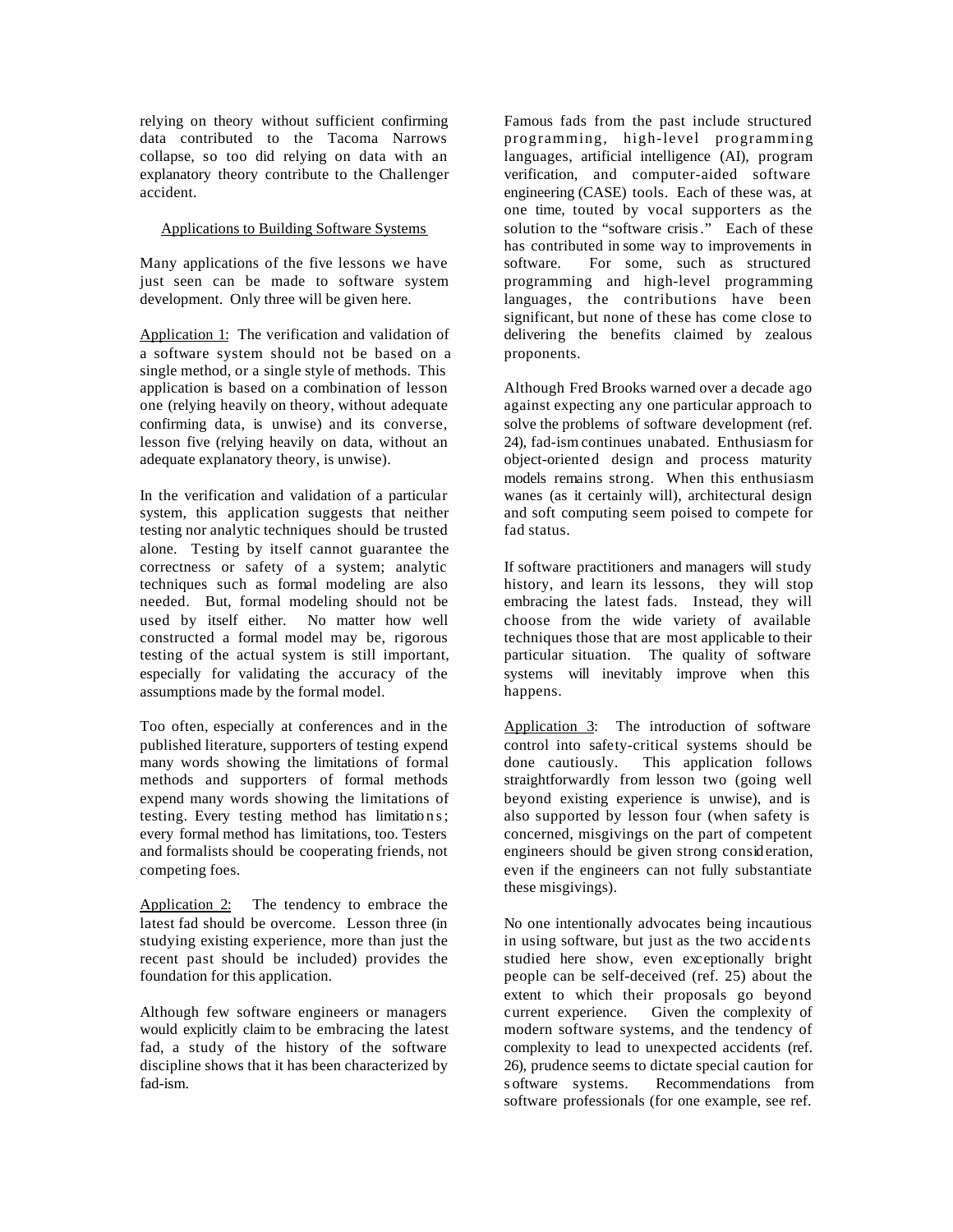27), for such caution should be taken seriously, even when these recommendations cannot be fully proven either analytically or empirically.

This does not mean that software should not be used in any safety-critical systems. It already is being used successfully. For example, after studying the design and testing of several Shuttle systems, one of the members of the Rogers Commission expressed greater confidence in the integrity of the software system than in any other system he studied (ref. 23).

Software can be used in safety-critical systems. But its use ought to be guided by successful past experiences, and not by ambitious future dreams. Most children learn to crawl before they walk, and to walk before they run. Software system designers and implementers should do the same.

## Concluding Remarks

In 1990 Mary Shaw of the Software Engineering Institute wrote, "Software engineering is not yet a true engineering discipline, but it has the potential to become one" (ref. 28). Her words are no less true today than they were when she wrote them almost a decade ago. Studying established engineering disciplines, and applying the lessons learned in their failures, is one of the ways that the potential of software engineering can be realized. This paper has made a small contribution towards that end.

Although software engineering failures have contributed to loss of life (ref. 29), and to destruction of property (ref. 30), a catastrophe analogous in its public impact to either the Tacoma Narrows Bridge collapse or the Challenge accident has not happened yet. Understanding the fallibility of humans, and knowing a little bit about the history of technology, suggests that such catastrophes are inevitable. Nevertheless, if software engineers and managers are diligent to learn the lessons taught by the past—the past of software engineering, the past of established engineering disciplines, and the past of any other area with relevant lessons—perhaps these catastrophes can be reduced in frequency and in severity. After all, the second bridge over the Tacoma Narrows has been standing for almost 50 years, and the space shuttles have flown nearly 70 safe missions since flights resumed.

## References

1. W. Wayt Gibbs. "Software's Chronic Crisis." *Scientific American* (September 1994): 86-95.

2. Bev Littlewood and Lorenzo Strigini. "The Risks of Software." *Scientific American* (November 1992): 62-75.

3. Peter G. Neumann. *Computer Related Risks*. New York: ACM Press, 1995.

4. Ivars Peterson. *Fatal Defect: Chasing Killer Computer Bugs*. New York: Times Books, 1995.

5. Evan I. Schwartz. "Trust Me, I'm Your Software." *Discover* (May 1996).

6. Lauren Ruth Wiener. *Digital Woes*. Reading, Massachusetts: Addison-Wesley Publishing Company, 1992.

7. Winston Royce. "Current Problems." In *Aerospace Software Engineering*, edited by Christine Anderson and Merlin Dorman, 5-15. Washington, D.C.: American Institute of Aeronautics and Astronautics, 1991.

8. Christof Ebert. "The Road to Maturity: Navigating Between Craft and Science." *IEEE Software* 14, no. 6 (1997): 77-82.

9. Stuart Shapiro. "Splitting the Difference: The Historical Necessity of Synthesis in Software Engineering." *IEEE Annals of the History of Computing* 19, no. 1 (1997): 20-54.

10. Nancy Leveson. "High Pressure Steam Engines and Computer Software." *IEEE Computer* 27, no. 10 (1994): 65-73.

11. Henry Petroski. *To Engineer is Human: The Role of Failure in Successful Design.* New York: Vintage Books, 1992.

12. Henry Petroski. *Engineers of Dreams: Great Bridge Builders and the Spanning of America.* New York: Alfred A. Knopf, 1995.

13. Robert W. Hadlow. "Historic American Engineering Record: Tacoma Narrows Bridge*.*" NAER No. WA-99. August 1993.

14. Rita Robison. "Tacoma Narrows Bridge Collapse." In *When Technology Fails*, edited by Neil Schlager, 184-190. Detroit: Gale Research, 1994.